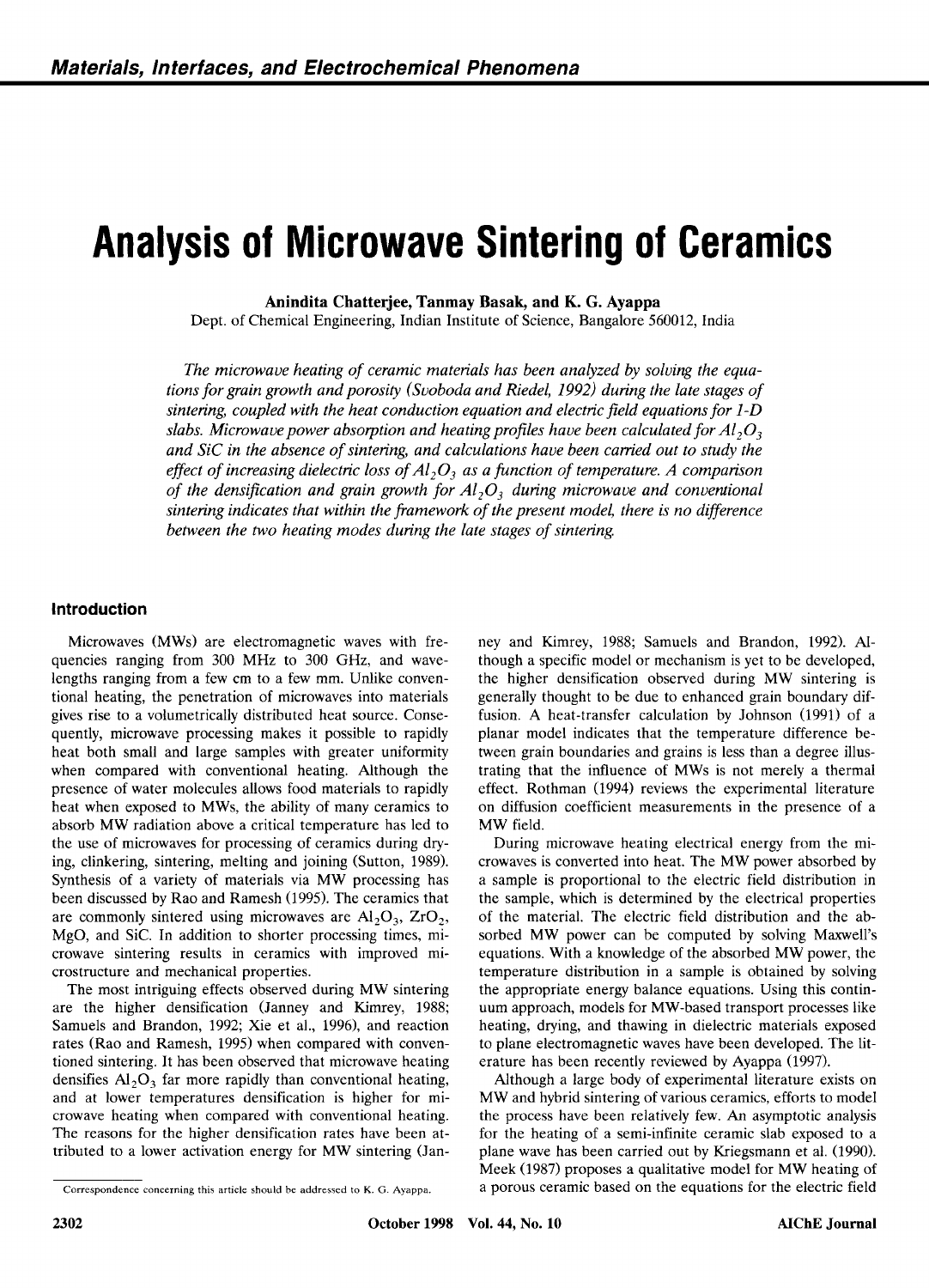at a lossless dielectric interface. Using a heat conduction model, Thomas et al. (1994) study the heating of alumina cylinders with a temperature-dependent source term.

During MW sintering, in addition to heating, the rise in temperature is accompanied by an increase in grain diameter and a consequent decrease in the porosity during densification. In order to consistently model the sintering phenomenon, equations that describe the evolution of porosity and grain diameter must be coupled with the electric field and energy balance equations. Although evolution equations for the porosity and grain growth during the initial and intermediate stages of sintering have yet to be developed, continuum equations for the evolution of the grain diameter and porosity during the late stages of sintering (densification greater than 90%) have been developed by Svoboda and Riedel (1992). To our knowledge, models that combine Maxwell's equations with evolution equations for grain growth and porosity of a sample during microwave sintering have yet to appear in the literature.

One of the main objectives of the present work is to consistently solve Maxwell's equations, along with the equations for heat transfer, grain growth, and porosity and compare the densification and grain growth predicted during microwave sintering with those predicted by conventional sintering. The basic equations for the electric field, temperature and evolution equations for the grain diameter and porosity are developed. The power absorption and heating in the absence of sintering between slabs of  $Al_2O_3$  and SiC are contrasted, folsistentity sove maxwell sequations, along with the equations<br>for heat transfer, grain growth, and porosity and compare the<br>densification and grain growth predicted during microwave<br>sintering with those predicted by conven lowed by heating of *Al,O,* with a temperature-dependent dielectric loss. Next, we model the MW sintering of *Al,O,* by solving the evolution equations for grain diameter and porosity during the late stages of sintering. Using the heating rates observed during MW heating, the grain growth and porosity obtained for conventional sintering are contrasted with those lowed by heating of Al<sub>2</sub>O<sub>3</sub> with a temperature-dependent di-<br>
electric loss. Next, we model the MW sintering of Al<sub>2</sub>O<sub>3</sub> by<br>
electric loss. Next, we model the MW sintering of Al<sub>2</sub>O<sub>3</sub> by<br>
shown in Figure 1, the bounda

# **Theory**

#### *Electric field equations*

We are interested in the sintering of a I-D slab exposed to a plane electromagnetic wave as shown in Figure 1. For plane waves, the electric and magnetic components lie in a plane  $E_x$  is  $(x - y)$  of uniform intensity and vary only in the direction of<br>propagation (*Z*). For this case, the equation for electric field<br> $E_x$  is<br> $\frac{d^2 E_x}{dz^2} + k^2(\phi)E_x = 0,$  (1) waves, the electric and magnetic components lie in a pla<br> $(x - y)$  of uniform intensity and vary only in the direction ctric field equations<br>
We are interested in the sintering of a 1-D slab exposed to<br>
lane electromagnetic wave as shown in Figure 1. For plane<br>
es, the electric and magnetic components lie in a plane<br>
y) of uniform intensi

$$
\frac{d^2E_x}{dZ^2} + k^2(\phi)E_x = 0,
$$
 (1)

where  $k = \omega/c\sqrt{\kappa'(\phi) + i\kappa''(\phi)}$  is the propagation constant dependent on  $\kappa'$ , the relative dielectric constant and  $\kappa''$ , the  $\frac{d^2E_x}{dZ^2} + k^2(\phi)E_x = 0$ , (1)  $p(Z) = \frac{1}{2}\omega\epsilon_0\kappa''E_x^2$ , (4)<br>where  $k = \omega/c\sqrt{\kappa'(\phi) + i\kappa''(\phi)}$  is the propagation constant where  $\epsilon_0$  is the free-space permittivity.<br>dependent on  $\kappa'$ , the relative dielectric const quency of the electromagnetic radiation and  $c$  is the velocity of light. Since the porosity,  $\phi$  of the material changes as the material is being sintered, **K'** and **K''** are functions of  $\phi(T)$ . Equation 1 is derived from Maxwell's curl equations assuming time-harmonic electric and magnetic fields in an electroneutral medium where the time scale for diffusive transport is much larger than the time scale for electromagnetic wave propagation (Ayappa, 1997). We restrict our analysis



**Figure 1. Slab exposed to plane waves.** 

nonmagnetic ceramics such as  $Al_2O_3$  and SiC, whose magnetic permeability is well approximated by the free space value. However there are some ceramics like ferrites in which magnetic effects cannot be neglected.

We seek solutions to Eq. 1 for a slab exposed to plane waves at a fixed intensity and frequency that are incident normally on the face of the sample as shown in Figure I. For a slab exposed to radiation of intensity  $E_L$  from the left as shown in Figure **1,** the boundary condition (Ayappa et al., 1991) at the face  $Z = -L$  is

$$
\frac{dE_x}{dZ} + \frac{i\omega E_x}{c} = \frac{2i\omega}{c} E_L e^{-i\omega L/c}.
$$
 (2)

Similarly, the boundary condition at the face  $Z = L$  exposed<br>to radiation of intensity  $E_R$  is<br>to<br>ne<br> $\frac{dE_x}{dZ} - \frac{i\omega E_x}{c} = -\frac{2i\omega}{c} E_R e^{-i\omega L/c}$ . (3)<br>of<br>ld With a knowledge of the electric field intensity in the medium Similarly, the boundary condition at the face  $Z = L$  exposed to radiation of intensity  $E_R$  is

$$
\frac{dE_x}{dZ} - \frac{i\,\omega E_x}{c} = -\frac{2i\,\omega}{c} E_R e^{-i\,\omega L/c}.\tag{3}
$$

With a knowledge of the electric field intensity in the medium, the local power dissipated is

$$
p(Z) = \frac{1}{2} \omega \epsilon_0 \kappa'' E_x^2, \qquad (4)
$$

where  $\epsilon_0$  is the free-space permittivity.

solid to form the continuous phase. The effective dielectric<br>  $\therefore$  properties of the porous medium at a given porosity  $\phi$  are<br>
c-<br>
c-<br>  $\kappa^* = \frac{\kappa_s^* [\kappa_a^* (1 + 2\phi) + 2\kappa_s^* (1 - \phi)]}{\kappa_a^* (1 - \phi) + \kappa_s^* (2 + \phi)}$ , (5)<br>
98 Vo A ceramic being sintered is essentially a porous medium whose porosity decreases as sintering proceeds. Since we are interested only in the late stages of sintering, we assume the solid to form the continuous phase. The effective dielectric properties of the porous medium at a given porosity  $\phi$  are calculated using the Maxwell-Wagner mixture rule

Calculate a using the Maxwell-Wagner mixture rule

\n
$$
\kappa^* = \frac{\kappa_s^* [\kappa_a^* (1 + 2\phi) + 2\kappa_s^* (1 - \phi)]}{\kappa_a^* (1 - \phi) + \kappa_s^* (2 + \phi)},
$$
\n(5)

\nVol. 44, No. 10

\n2303

### **AIChE Journal**

**October 1998**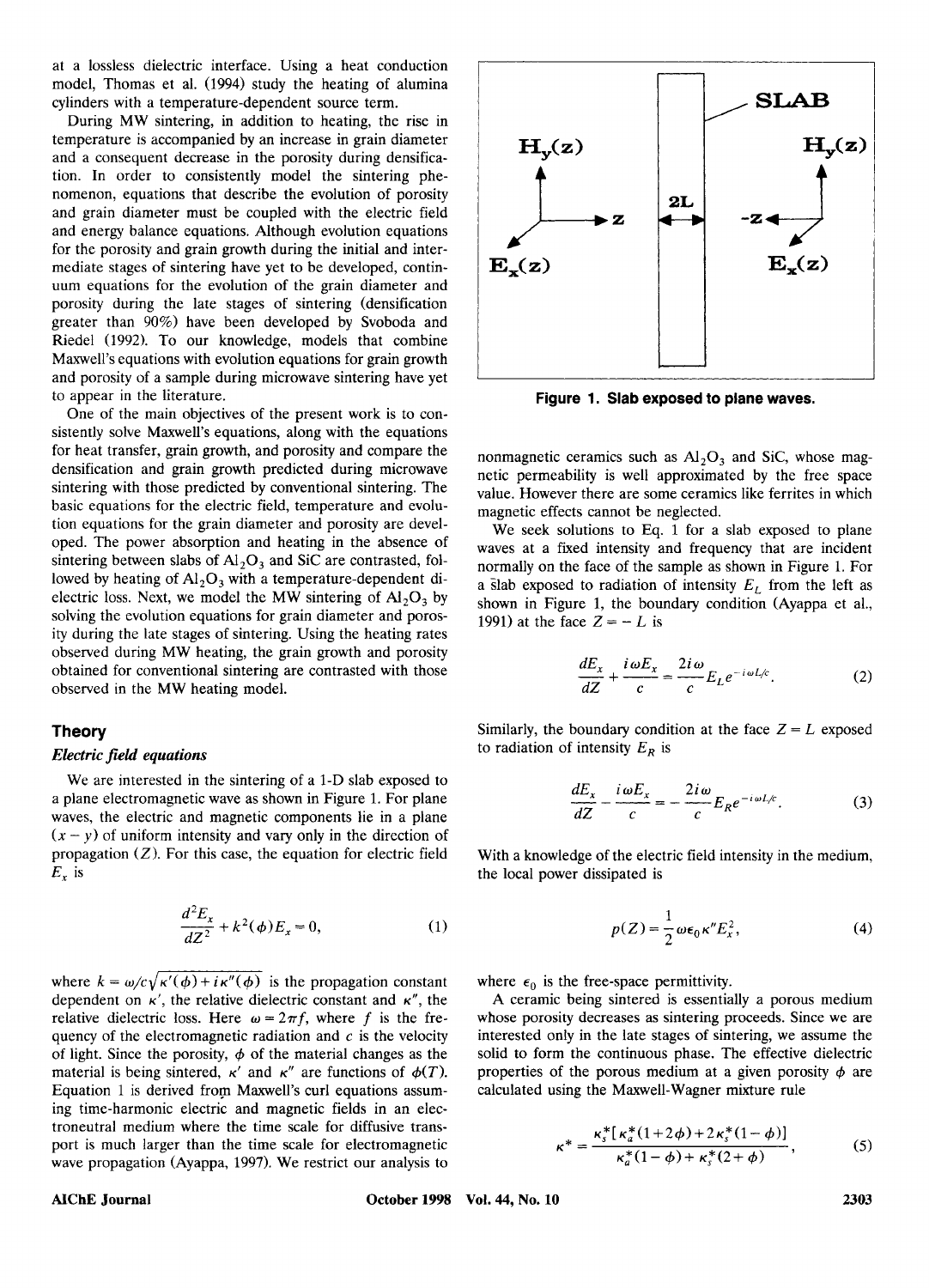where  $\kappa^* = \kappa' + i\kappa''$  is the relative complex dielectric con-<br>stant for the pronus media and  $\kappa_a^*$  and  $\kappa_s^*$  are the relative area fraction of grain boundary occupied by pores, k is the<br>patternation of grain  $\kappa$ where  $\kappa^* = \kappa' + i\kappa''$  is the relative complex dielectric con-<br>stant for the porous media and  $\kappa_a^*$  and  $\kappa_s^*$  are the relative area fraction of grain boundary occupied by pores, k is the<br>complex dielectric constan complex dielectric constants of air and solid phases, respec-

#### *Microwave heating*

Consider a slab of thickness 2L exposed to microwaves, as shown in Figure 1. The surrounding medium is at an ambient temperature during the entire heat-up period, and heat is lost by convection and radiation at the sample boundaries. Assuming local thermal equilibrium between the ceramic matrix and air at the pore scale, the energy balance equation for the ceramics sample exposed to microwaves is

$$
(\rho C_p)_{\text{eff}} \frac{\partial T}{\partial t} = \frac{\partial}{\partial Z} \left( k_{\text{eff}} \frac{\partial T}{\partial Z} \right) + p(T(Z)), \tag{6}
$$

the temperature and  $p(T(Z))$  is a volumetric source term due to microwave power absorption. Equation 6 is solved to obtain transient temperature profiles for a sample exposed to microwave radiation. The effective thermal conductivity

$$
k_{\text{eff}} = (1 - \phi)k_s + \phi k_a, \tag{7}
$$

where  $k<sub>s</sub>$  and  $k<sub>a</sub>$  are the thermal conductivities of the solid and air phases, respectively. Similarly, the effective specific heat capacity is

$$
(\rho C_p)_{\text{eff}} = (1 - \phi)(\rho C_p)_{s} + \phi(\rho C_p)_{a},
$$
 (8)

where ( $\rho C_p$ )<sub>eff</sub> is the effective heat capacity per unit volume.

# *Evolution equations for porosity and grain diameter during sintering*

Sintering of a powder compact occurs in three stages. The first stage is characterized by neck formation between the particles, the second is characterized by the shrinkage of open porosity, and the third stage is where grain boundary diffusion dominates, and the shrinkage of closed pores occurs (Kingery et al., 1991). All three stages can be accompanied by grain coarsening, but this is most pronounced in the final stages.

Svoboda and Riedel (1992) have developed coupled equations which describe the evolution of the grain size and porosity with time for the late stages of sintering. Since the model is developed for the late stages of sintering, the pores which are situated on the grain boundary facets are assumed to shrink only by grain boundary diffusion. Further, only pores that are attached to the grain boundary can undergo a reduction in porosity. Here, we present only the final forms of the equations. The evolution equation for porosity  $\phi$  is

$$
\frac{d\phi}{dt} = \frac{24\overline{Z}\Omega\,\delta D_b}{kTq(\overline{\omega})G^3} \left[\sigma_h - \frac{2\gamma_s\sin\psi}{G}\left(\frac{4\overline{Z}h(\psi)}{\phi}\right)^{1/3}\right].
$$
 (9)

Here  $\delta D_b$  is the grain boundary diffusion coefficient,  $q(\overline{\omega}) = -2 \ln \overline{\omega} - (3 - \overline{\omega})(1 - \overline{\omega})$ ,  $w = 4(\phi/4h(\psi)\overline{z})^{2/3}/\beta_1^2$ , where  $h(\psi) = [(1+\cos\psi)^{-1} - 0.5\cos\psi]/\sin\psi$ .  $\gamma_s$  is the surface en-

where  $\kappa^* = \kappa' + i\kappa''$  is the relative complex dielectric con-<br>stant for the porous media and  $\kappa_a^*$  and  $\kappa_s^*$  are the relative<br>complex dielectric constants of air and solid phases, respec-<br>Boltzmann's constant, *T* ergy per unit area, G is the diameter of the grain,  $\overline{\omega}$  is the area fraction of grain boundary occupied by pores, *k* is the Boltzmann's constant,  $T$  is the temperature,  $\psi$  is the dihedral angle,  $\Omega$  is the atomic volume, and  $\overline{Z}$  is the number of neighbors of the central grain. In deriving Eq. 9 the normal stress on the individual boundaries was replaced by the hydrostatic ergy per unit area, G is the diameter of the grain,  $\overline{\omega}$  is the area fraction of grain boundary occupied by pores, k is the Boltzmann's constant, T is the temperature,  $\psi$  is the dihedral angle,  $\Omega$  is the atomic vo boundary facets. The evolution equation for the grain diameter *G* is

$$
\frac{dG}{dt} = \frac{\alpha_1 M_b \gamma_b}{G} \left[ 1 - \overline{\omega} + \frac{0.42 \eta M_b k T G^2}{\beta_1^2 p(\psi) \Omega \delta D_s} \left( \frac{\phi}{\overline{Z} h(\psi)} \right)^{4/3} \right]^{-1},\tag{10}
$$

trix and air at the pore scale, the energy balance equation for  $\mu$  *df*  $\mu$  *B*<sub>1</sub><sup>2</sup> $\rho$ ( $\mu$ )  $\Omega$ *bD<sub>s</sub>*  $\left(Zh(\psi)\right)$  (h)  $\left(\rho C_p\right)_{\text{eff}} \frac{\partial T}{\partial t} = \frac{\partial}{\partial Z} \left(k_{\text{eff}} \frac{\partial T}{\partial Z}\right) + p(T(Z))$ , (6) where  $\alpha_1 = 1$  for three where  $\alpha_1 = 1$  for three-dimensional (3-D) grain structures,  $M_b$ is the grain boundary mobility,  $\gamma_b$  is the grain boundary energy per unit area,  $\eta$  is a factor which depends on the shape of the migrating grain boundary,  $\beta_1$  is a factor determined from the condition that the surface area of the  $\overline{Z}$  grain facets is equal to the surface area of the sphere,  $\delta D_s$  is the surface diffusion coefficient expressed in terms of the grain boundary thickness  $\delta$  and  $p(\psi) = 2(1 + \cos \psi)^2/(2 + \cos \psi)$ . Equations ergy per unit area,  $\eta$  is a factor which depends on the shape<br>of the migrating grain boundary,  $\beta_1$  is a factor determined<br>from the condition that the surface area of the  $\overline{Z}$  grain facets<br>is equal to the surface

### *Dimensionless forms*

 $E_L$  (V $\cdot$ m<sup>-1</sup>), then defining the dimensionless variables If the intensity of the electric field incident from the left is

$$
v_x + iw_x = \frac{E_x}{E_L} \quad \text{and} \quad z = \frac{Z + L}{2L},
$$

the equation for the electric fields (Eq. 1) obtained by equation<br> *d* <sup>2</sup>  $v_x$  and imaginary ( $w_x$ ) components are<br>  $\frac{d^2 v_x}{dz^2} + \psi v_x - \chi w_x = 0$  (11) ing the real  $(v<sub>r</sub>)$  and imaginary  $(w<sub>r</sub>)$  components are

$$
\frac{d^2 v_x}{dz^2} + \psi v_x - \chi w_x = 0 \tag{11}
$$

and

$$
\frac{d^2 w_x}{dz^2} + \psi v_x - \chi w_x = 0
$$
 (11)  

$$
\frac{d^2 w_x}{dz^2} + \chi v_x + \psi w_x = 0,
$$
 (12)

where  $\psi = (4L^2\omega^2/c^2)\kappa'(\phi)$  and  $\chi = (4L^2\omega^2/c^2)\kappa''(\phi)$ . The boundary conditions for the real and imaginary components from Eqs. 2 and 3 are

$$
\psi = (4L^2 \omega^2/c^2) \kappa'(\phi) \text{ and } \chi = (4L^2 \omega^2/c^2) \kappa''(\phi). \text{ The}
$$
  
ry conditions for the real and imaginary components  
qs. 2 and 3 are  

$$
\frac{dv_x}{dz} - \frac{2 \omega L}{c} w_x = \frac{4 \omega L}{c} \sin\left(\frac{\omega L}{c}\right)
$$

$$
\frac{dw_x}{dz} + \frac{2 \omega L}{c} v_x = \frac{4 \omega L}{c} \cos\left(\frac{\omega L}{c}\right)
$$
at  $z = 0$  (13)

and

$$
\frac{d\phi}{dt} = \frac{24\overline{Z}\Omega \delta D_b}{kTq(\overline{\omega})G^3} \left[ \sigma_h - \frac{2\gamma_s \sin \psi}{G} \left( \frac{4\overline{Z}h(\psi)}{\phi} \right)^{1/3} \right].
$$
\n(9)\n
$$
\frac{dv_x}{dz} + \frac{2\omega L}{c} w_x = -\frac{E_R}{E_L} \frac{4\omega L}{c} \sin \left( \frac{\omega L}{c} \right)
$$
\nHere  $\delta D_b$  is the grain boundary diffusion coefficient,  $q(\overline{\omega}) = -2\ln \overline{\omega} - (3 - \overline{\omega})(1 - \overline{\omega})$ ,  $w = 4(\phi/4h(\psi)\overline{z})^{2/3}/\beta_1^2$ , where\n
$$
h(\psi) = [(1 + \cos \psi)^{-1} - 0.5 \cos \psi] / \sin \psi.
$$
\n $\gamma_s$  is the surface en-\n
$$
2304
$$
\nOctober 1998 Vol. 44, No. 10\n\n
$$
AIChE Journal
$$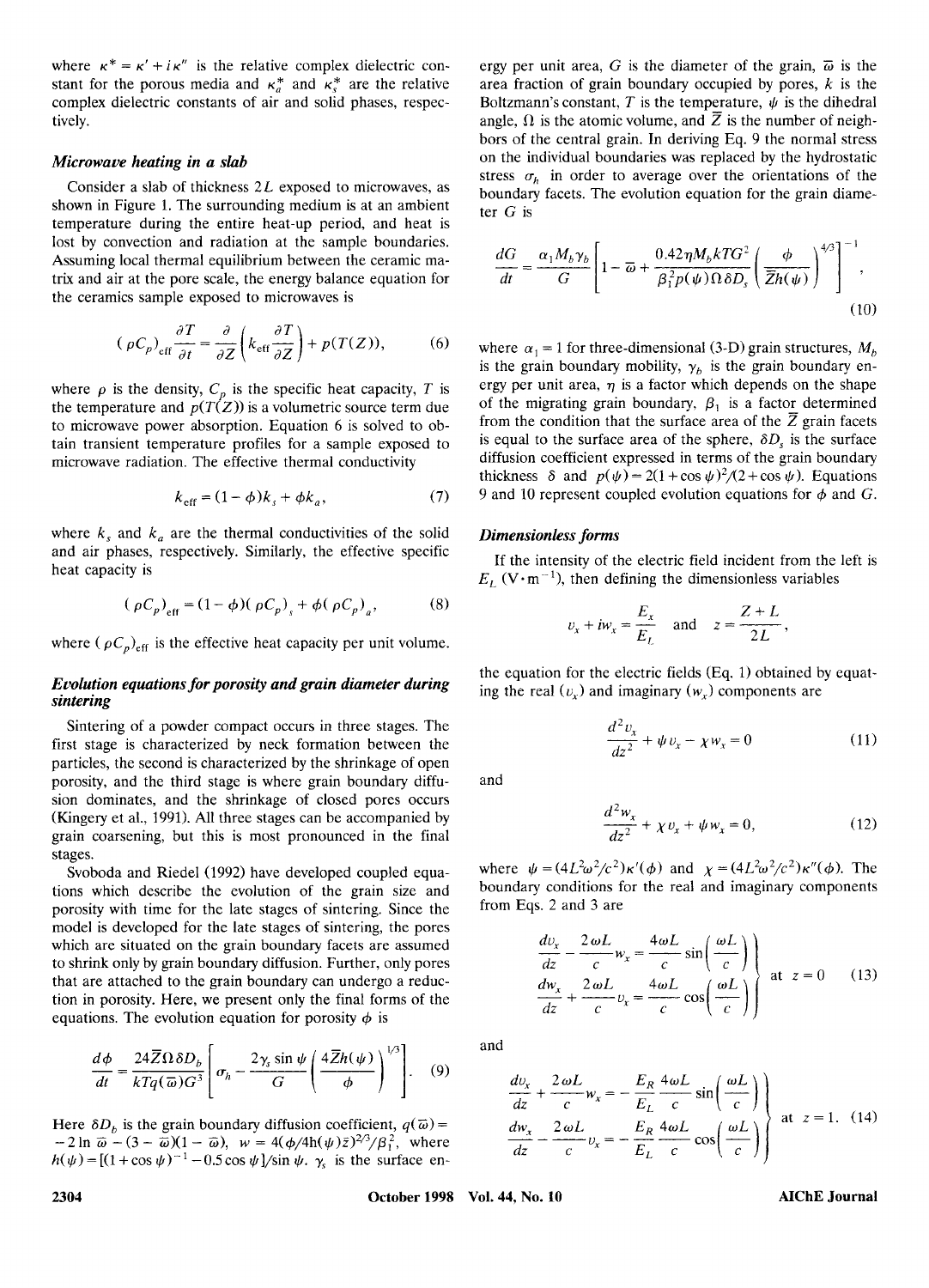Using  $\rho_0$ ,  $C_{p,0}$  and  $k_0$  as the reference thermal properties, If  $\overline{G} = G/x_0$  and  $\tau_2 = t/t_0$ , Eqs. 9 and 10 reduce to <br>e transient 1-D heat conduction equation for a slab (Eq. 6) the transient I-D heat conduction equation for a slab (Eq. 6) is

$$
\overline{\rho C_p} \frac{\partial \theta}{\partial \tau_1} = \frac{\partial}{\partial z} \left( \overline{k} \frac{\partial \theta}{\partial z} \right) + P(z(\theta)), \tag{15}
$$

where

$$
z = \frac{Z + L}{2L}, \quad \theta = \frac{T - T_{\infty}}{T_0}, \quad \tau_1 = \frac{\alpha_0 t}{4L^2}
$$

and

$$
P = \frac{4pL^2}{k_0T_0}, \quad \overline{\rho C_p} = \frac{(\rho C_p)_{\text{eff}}}{\rho_0 C_{p,0}}, \quad \overline{k} = \frac{k_{\text{eff}}}{k_0}.
$$

The expression for the microwave power term in Eq. 15 is

$$
P(z, \phi) = \frac{2L^2 \omega \epsilon_0 \kappa''(\phi) E_L^2}{k_0 T_0} (v_x^2 + w_x^2).
$$
 (16)

The boundary conditions are

$$
\frac{\partial \theta}{\partial z} - Bi_c \theta - Bi_r F(\theta) = 0 \quad \text{at } z = 0,
$$

$$
\frac{\partial \theta}{\partial z} + Bi_c \theta + Bi_r F(\theta) = 0 \quad \text{at } z = 1,
$$
 (17)

where

$$
Bi_c = \frac{2hL}{k_{\text{eff}}}, \qquad Bi_r = \frac{2\epsilon\sigma T_{\infty}^3 L}{k_{\text{eff}}},
$$

$$
F(\theta) = \left(\frac{T_0}{T_{\infty}}\right)^3 \theta^4 + 4\left(\frac{T_0}{T_{\infty}}\right)^2 \theta^3 + 6\left(\frac{T_0}{T_{\infty}}\right)\theta^2 + 4\theta
$$

and initial condition

$$
\theta(\tau_1 = 0) = \frac{T_0 - T_{\infty}}{T_0} \quad \text{for } 0 \le z \le 1 \tag{18}
$$

constant, and  $T_0$  is the initial temperature (K) of the material.

The evolution equations **(Eqs.** 9 and 10) can be written in dimensionless form if length and time are normalized with  $x_0$ and  $t_0$  where

$$
x_0 = \left(\frac{\gamma_s \Omega \,\delta D_s}{\gamma_b M_b k T_0}\right)^{1/2} \quad \text{and} \quad t_0 = \frac{\gamma_s \Omega \,\delta D_s}{2(\gamma_b M_b)^2 k T_0} \,. \tag{19}
$$

If  $\overline{G} = G/x_0$  and  $\tau_2 = t/t_0$ , Eqs. 9 and 10 reduce to

$$
\frac{d\phi}{d\tau_{2}} = \frac{24\overline{Z}\Omega^{2}\gamma_{s}\delta D_{s}\delta D_{b}}{2(\gamma_{b}M_{b})^{2}k^{2}T_{0}Tq(\overline{\omega})(\overline{G}x_{0})^{3}} \times \left[\sigma_{h} - \frac{2\gamma_{s}\sin\psi}{\overline{G}x_{0}}\left(\frac{4\overline{Z}h(\psi)}{\phi}\right)^{1/3}\right],
$$
\n(20)\n
$$
z = \frac{Z + L}{2L}, \quad \theta = \frac{T - T_{\infty}}{T_{0}}, \quad \tau_{1} = \frac{\alpha_{0}t}{4L^{2}}
$$
\nand\n
$$
\frac{d\phi}{d\overline{G}} = \alpha_{1}\left[\frac{2\gamma_{s}\sin\psi}{1-\overline{G}x_{0}}\left(\frac{4\overline{Z}h(\psi)}{\phi}\right)^{1/3}\right],
$$
\n(21)

$$
\frac{d\overline{G}}{d\tau_2} = \frac{\alpha_1}{2\overline{G}} \left[ 1 - \overline{\omega} + \frac{0.42\eta M_b k T (\overline{G}x_0)^2}{\beta_1^2 p(\psi)\Omega \delta D_s} \left( \frac{\phi}{\overline{Z}h(\psi)} \right)^{4/3} \right]^{-1}.
$$
\n(21)

# **Results and Discussion**

#### *Numerical analysis*

The boundary conditions are<br> **Example 19 and**<br>  $\frac{\partial \theta}{\partial z} - Bi_c \theta - Bi_r F(\theta) = 0$  at  $z = 0$ ,<br>
and<br>  $\frac{\partial \theta}{\partial t} = 0$  at  $\frac{\partial \theta}{\partial t} = 0$  at  $\frac{\partial \theta}{\partial t} = 0$  at  $\frac{\partial \theta}{\partial t} = 0$  at  $\frac{\partial \theta}{\partial t} = 0$  at  $\frac{\partial \theta}{\partial t} = 0$  at  $\frac{\partial \theta}{$ The Galerkin finite-element method is used to solve the coupled nonlinear Eqs. 11, 12, 15, 20, and 21. **An** implicit backward difference is used to discretize the time domain and the resulting nonlinear equations are solved using the Newton-Raphson method. The finite-element residual equations are given in the Appendix. The dimensionless time step for the energy balance equations is different from that of the evolution equations for porosity and grain growth, since the parameters used for the dimensionless equations were different in the two cases. Initially, the evolution equations for porosity and grain diameter were solved by the Runge-Kutta method. A dimensionless time step of  $\Delta \tau_2 = 0.0125$  was taken for solving the evolution equations for porosity and grain diameter. This value of the dimensionless time step corresponds to a real time step of 0.1119 s, chosen after convergence tests. For the finite-element analysis, 20 quadratic basis functions with three nodes per element and 20 elements were used.

# *Microwave heating of ceramics*

and initial condition<br> **and initial condition**<br> **h**is the convection heat-transfer coefficient,  $\epsilon$  is the emissiv-<br> **his the convection heat-transfer coefficient,**  $\epsilon$  **is the emissiv-<br>
<b>his the convection heat-transfer** suming constant material properties. Thermal properties of<br>  $\theta(\tau_1 = 0) = \frac{T_0 - T_s}{T_0}$  for  $0 \le z \le 1$  (18) the dielectric loss of most ceramics is a strong function of<br>
temperature (Sutton, 1989). We investigate the influ Preliminary studies were carried out to analyze the microwave heating characteristics of  $A1_2O_3$  and SiC in the absence of sintering. The heat conduction equation (Eq. 15) was solved with the electric field equations (Eqs. 11 and 12) assuming constant material properties. Thermal properties of ceramics have a small dependence on temperature; however, the dielectric loss of most ceramics is a strong function of temperature (Sutton, 1989). We investigate the influence of temperature-dependent dielectric properties in the next section. The dielectric and thermal properties of  $Al_2O_3$  and SiC are tabulated in Table 1. In all our calculations we assume a convection heat-transfer coefficient,  $h = 2 \text{ W} \cdot \text{m}^{-2} \cdot \text{K}^{-1}$ <br>which results in the Biot number for convection (*Bi<sub>c</sub>*) ranging the dielectric loss of most ceramics is a strong function of<br>temperature (Sutton, 1989). We investigate the influence of<br>temperature-dependent dielectric properties in the next sec-<br>tion. The dielectric and thermal proper between 0.0005-0.004 and an emissivity  $\epsilon = 0.15$  for both  $Al_2O_3$  and SiC which results in the Biot number for radiation **(Bi,)** ranging between 0.0006-0.0004. Results are obtained for microwaves of equal intensity on both faces of the slab.

Figure 2 illustrates the power distribution and evolution of temperature profiles for  $A_{2}O_{3}$  and SiC slabs of thickness 2

**AIChE Journal October 1998 Vol. 44, No. 10 2305**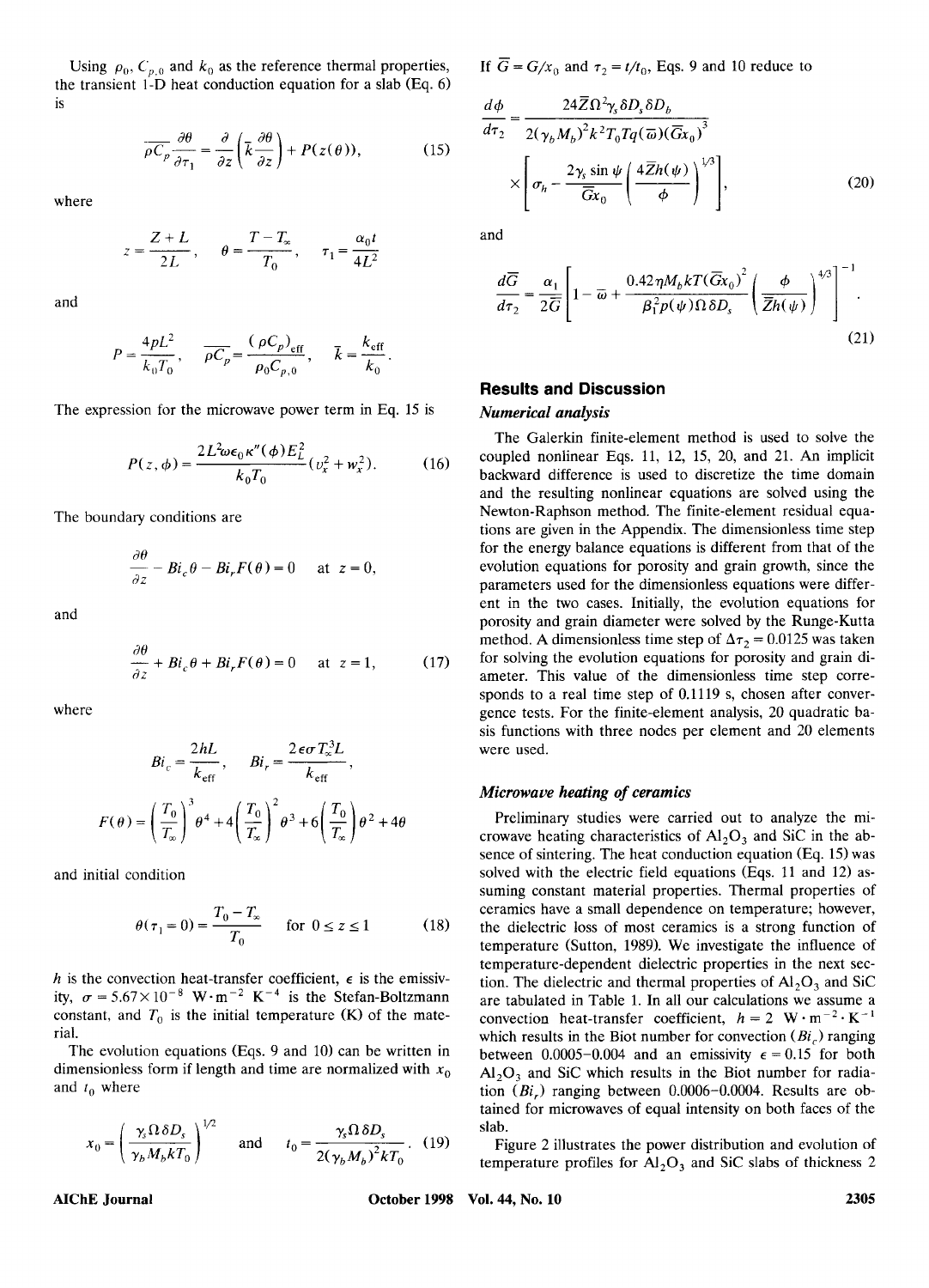Table 1. Thermal and Dielectric Properties for Al<sub>2</sub>O<sub>3</sub>,<br>SiC and Air<sup>\*</sup>

| <b>Material Property</b>                                                                                                                          | $Al_2O_3$ | SiC   | Air     |
|---------------------------------------------------------------------------------------------------------------------------------------------------|-----------|-------|---------|
| Density, $\rho$ [kg·m <sup>-3</sup> ]                                                                                                             | 3,750     | 3,100 | 0.325   |
|                                                                                                                                                   | 1,046     | 3,300 | 1158.93 |
| Heat capacity, $C_p$ [J·kg <sup>-1</sup> ·K <sup>-1</sup> ]<br>Thermal conductivity, k<br>$\left[\text{W}\cdot\text{m}^{-1}\text{ K}^{-1}\right]$ | 26        | 40    | 0.0706  |
| Dielectric constant<br>$(2,450 \text{ MHz}), \kappa'$                                                                                             | 10.8      | 26.66 | 1.0     |
| Dielectric loss (2,450 MHz), $\kappa$ "                                                                                                           | 0 1566    | 27.99 | 0 O     |

\*Dielectric and thermal properties of **A1,0,** and **SIC** obtained from Ceramic Source, Vol. 7, 1991. Thermal properties of air are obtained from Welty et al. (1976).

cm. **An** initial condition of 700 **K** is assumed for the simulation studies with an ambient temperature of 300 **K.** The wavelength of radiation  $(\lambda_m)$  in  $Al_2O_3$  is 3.7 cm and 2.14 cm in SiC with the penetration depth of 81.8 cm in  $Al_2O_3$  and 0.8 cm in Sic. Since the dielectric properties are temperature-independent, the absorbed microwave power remains constant during heating.

Uniform temperatures are observed in  $Al_2O_3$ , though a small peak in temperature is observed at the center of the Sol sample. The high thermal conductivities are temperature and temperature independent, the absorbed microwave power remains<br>
Uniform temperatures are observed in Al<sub>2</sub>O<sub>3</sub>, though a<br>
Sic sample. The high thermal conduct bers) of  $Al_2O_3$  and SiC explain the constant temperature profile within the samples. Due to the greater dielectric loss of SiC (27.99) over  $AI<sub>2</sub>O<sub>3</sub>$  (0.1566), the power absorbed in SiC is an order of magnitude greater, resulting in higher final temperatures. The high penetration depth in  $Al_2O_3$  causes virtually no attenuation in the sample and standing wave patterns give rise to a power peak in the center of the sample. In contrast, due to the small penetration depth of 0.8 cm in Sic, the power decays rapidly from the faces. The property of Sic to rapidly heat in the presence of microwaves is exploited to



**Figure 2. Power and temperature distributions for a 2**  cm slab of (a)  $Al_2O_3$  and (b) SiC exposed to **microwaves from both sides.** 

 $f = 2,450$  MHz, incident microwave intensity of 70 W $\cdot$ cm<sup>-2</sup>.



**Figure 3. Power and temperature distributions for a 5 cm slab of (a) AI,O, and (b) Sic exposed to microwaves from both sides.** 



indirectly heat low loss ceramics like *Al,O,,* with Sic being used as a susceptor or lining causing heat to be transferred by radiation to a low loss sample such as  $Al<sub>2</sub>O<sub>3</sub>$ .

**1z**<br> **1z**<br> **1z**<br> **1z**<br> **1z**<br> **1z**<br> **1z**<br> **1z**<br> **1z**<br> **1z**<br> **1z**<br> **1z**<br> **1z**<br> **1z**<br> **1z**<br> **1z**<br> **1z**<br> **1z**<br> **1z**<br> **1z**<br> **1z**<br> **1z**<br> **1z**<br> **1z**<br> **1z**<br> **1z**<br> **1z**<br> **1z** To investigate the effect of slab thickness on the power absorption and temperatures, we studied the heating of *5* and 10 cm thick samples (not shown) under the same conditions as the 2-cm slab. Though the temperature profile in the *5* cm **A1,0,** sample (Figure 3) is qualitatively similar to the 2 cm sample, the absorbed power has 3 peaks within the *5* cm sample. In contrast, the maxima of the absorbed power occurs at the center of the 2 cm sample. The absorbed power within the *5* cm Sic sample follows Lambert's law decaying exponentially into the sample. **As** a consequence, the temperature profiles have a minimum at the center, and the surfaces of the *5* cm Sic sample heat up rapidly.

It should be noted that the low Biot numbers result in uni-<br>form temperatures for the Al<sub>2</sub>O<sub>3</sub> sample; however, the large<br>variation in power in the SiC samples leads to a 30° variation<br>in the 5 cm slab (Figure 3) and abou **1200**<br> **1200**<br> **1200**<br> **1200**<br> **1200**<br> **1200**<br> **1200**<br> **1200**<br> **1200**<br> **1200**<br> **1200**<br> **1200**<br> **1200**<br> **1200**<br> **1200**<br> **1200**<br> **1200**<br> **1200**<br> **1200**<br> **1200**<br> **1200**<br> **1200**<br> **1200**<br> **1200**<br> **1200**<br> **1200**<br> **1200**<br> **1200** It should be noted that the low Biot numbers result in uniform temperatures for the  $Al_2O_3$  sample; however, the large variation in power in the SiC samples leads to a 30° variation in the *5* cm slab (Figure 3) and about *50"* in the 10 cm slab. Although a lumped parameter model based on an average power distribution for the temperature could be used for a low dielectric loss (high penetration depth) material like  $Al_2O_3$ , this would be less appropriate for a high dielectric loss (low penetration depth) material like SiC where the spatial power variation is large. In the next section we use a lumped parameter heating model to investigate the steady states in an  $Al<sub>2</sub>O<sub>3</sub>$  sample.

#### *Microwave heating of Al, 0, with temperature-dependent dielectric properties*

The dielectric properties of  $Al_2O_3$  as a function of temperature are tabulated in Table 2. Cubic splines were used to fit the dielectric data with temperature as shown in the inset of Figure 4a. Within this temperature range, we have investi-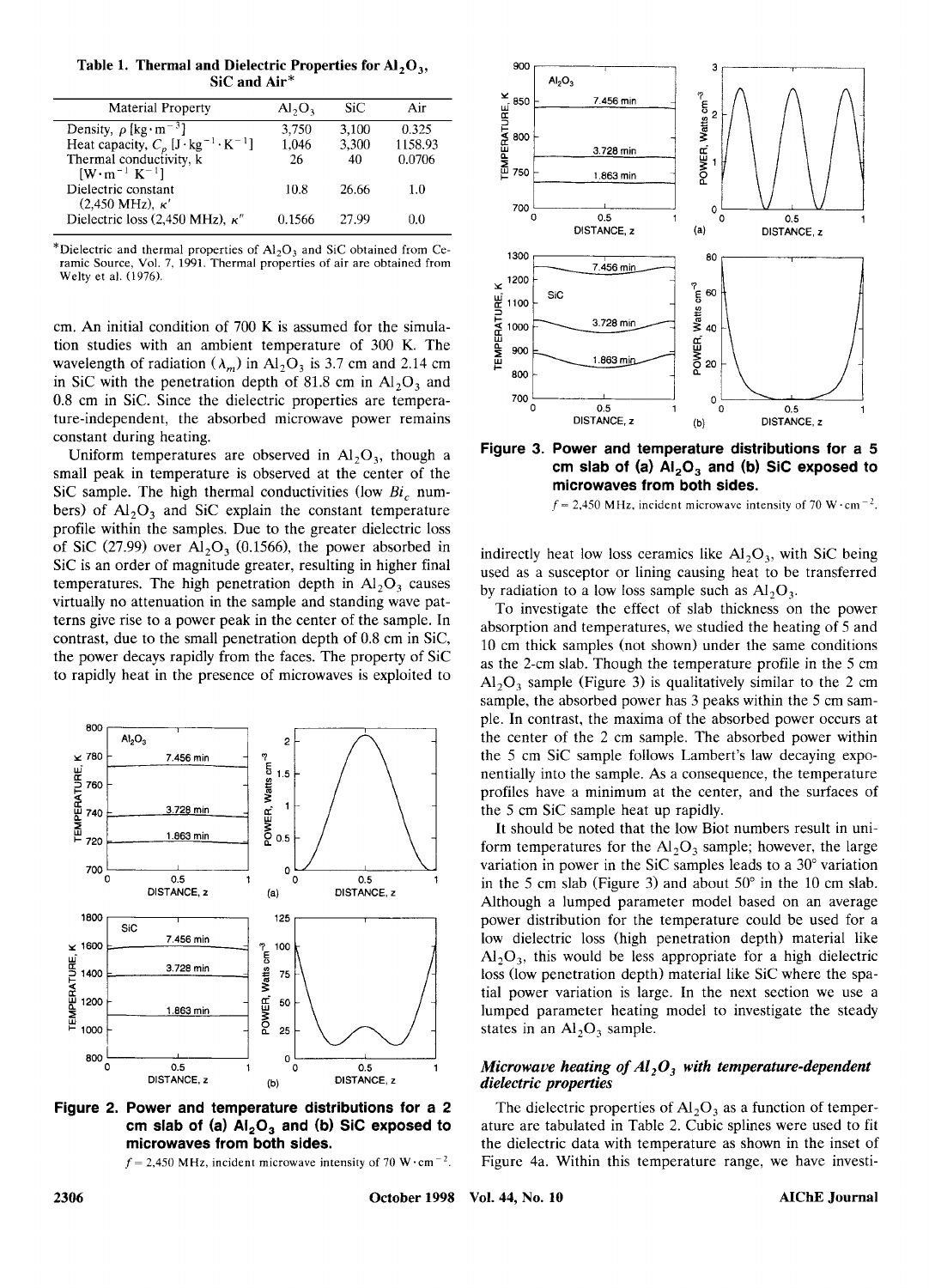| (Density = 3.76 g·cm <sup>-3</sup> ) at 2.45 GHz <sup>*</sup> |       |  |  |  |
|---------------------------------------------------------------|-------|--|--|--|
| к'                                                            | к"    |  |  |  |
| 9.46                                                          | 0.01  |  |  |  |
| 9.82                                                          | 0.025 |  |  |  |
| 10.15                                                         | 0.055 |  |  |  |
| 10.4                                                          | 0.093 |  |  |  |
| 10.81                                                         | 0.158 |  |  |  |
| 11.18                                                         | 0.241 |  |  |  |
| 11.77                                                         | 0.476 |  |  |  |
|                                                               |       |  |  |  |

**Table 2. Dielectric Data for AI,O,** 

\*Dielectric data **fix A1,0,** obtained from Hutcheon et al. (1992)

gated the sensitivity of the steady states to different initial conditions by heating or cooling the sample. Figure 4 illustrates the average power  $\bar{P}(\theta)$  and temperature profiles for a 5-cm slab of  $Al_2O_3$  exposed to microwaves from both faces. The inset in Figure 4b is based on a lumped parameter heating model where the dimensionless heat generation (for a slab of thickness 2L and  $T_0 = 700$  K)  $H_g = 4\overline{P}(\theta)L^2/k_{\text{eff}}T_0$  and heat loss  $H_1 = 2[Bi_c \theta + Bi_r F(\theta)]$  are plotted against  $\theta$ . The unique steady state of 1,OOO **K** obtained for both heating and cooling is similar to that predicted by the lumped parameter model when  $H_{\rho} = H_{I}$ .



**Figure 4. Average power and average temperature distributions for a 5.cm sample of AI,O, with temperature-dependent dielectric properties exposed to microwaves from both sides.** 

 $f = 2.450$  MHz, incident microwave intensity of 40 W $\cdot$ cm<sup>-2</sup>.

#### *Conventional sintering*

**able 2. Dielectric Data for Al<sub>2</sub>O<sub>3</sub>** *Conventional sintering***<br>**  $\frac{T^{\circ}\text{C}}{T^{\circ}\text{C}} = \frac{\kappa'}{9.46} = \frac{9.46}{9.46} = \frac{0.01}{296}$ *Me* **have solved the evolution equations (Eqs. 20 and 21)<br> \frac{1}{T^{\circ}\text{C}} = \frac{9.46}{9.46} = \frac{ Conventional sintering**<br> **K K K K K K zy**<br> **K K zy**<br> **K K K zy**<br> **K zy**<br> **K zy**<br> **EXPLEDCA and 21 at** <br> **EXPLEDCA and 21 at** <br> **EXPLEDCA at** <br> **EXPLEDCA at** <br> **EXPLEDCA at** <br> **EXPL** *I Conventional sintering*<br> **II** *We have solved the evolution equations (Eqs. 20 and 21)*<br> *II* using the Runge-Kutta method to study the influence of temperature on densification and grain growth. In these calcula-We have solved the evolution equations (Eqs. 20 and 21) using the Runge-Kutta method to study the influence of temperature on densification and grain growth. In these calculations we have assumed only heat loss by convection. Results are illustrated with respect to a normalized grain diameter  $\overline{G} = G/x_0$ , where  $x_0 = 0.085$   $\mu$ m. The parameters used are similar to those used by Rödel and Glaeser (1990) in their experiments with  $AI_2O_3$  crystals, where:  $\psi = 60^\circ$ ,  $\Omega = 2.11 \times$  $10^{-29}$  m<sup>3</sup>,  $\delta D_s = 3 \times 10^{-21}$  m<sup>3</sup>·s<sup>-1</sup>,  $M_b = 5 \times 10^{-16}$  m<sup>3</sup>·N<sup>-1</sup>·  $s^{-1}$ ,  $\gamma_s = 0.9 \text{ J} \cdot \text{m}^{-2}$ ,  $\gamma_b = 2\gamma_s \cos \psi$ ,  $\beta_1 = 0.6$ ,  $\eta = 1.05$ ,  $\alpha_1 = 0.6$ 1.0, and  $\delta D_b/\delta D_s = 0.1$ .

Iarger grains and longer diffusion paths along the grain<br>boundaries, the rate of densification slows down during the<br>late stages of sintering. It can be concluded that higher tem-<br>peratures retard densification during the 0.7 atternation of the stages of sintering. It can be concluded that higher temperatures retard densitication during the late stages of sintering. The same is true for a higher heating rate. Figures 5c and 5d  $(T = 1.673 \text{$ Figure 5a shows densification  $\rho = 1 - \phi$  vs. time and Figure 5b illustrates the normalized grain diameter  $\overline{G}$  vs.  $\rho$  for samples sintered at two different temperatures 1,473 **K** and 1,673 K. We start with an initial porosity of  $\phi = 0.15$ , and an initial grain size  $G_0 = 1.43 \mu m$  with zero hydrostatic stress  $\sigma_h = 0$ ). It is seen that densification is slower at higher temperatures. Figure 5b illustrates the larger grain growth that occurs at a higher temperature, indicating that the time taken for densification is greater at higher temperatures allowing greater grain growth. The evolution equations (Eqs. 20 and 21) show that the porosity change during the late stages of sintering is inversely proportional to the temperature. Due to larger grains and longer diffusion paths along the grain boundaries, the rate of densification slows down during the late stages of sintering. It can be concluded that higher temperatures retard densification during the late stages of sintering. The same is true for a higher heating rate. Figures 5c and 5d  $(T = 1,673 \text{ K})$  illustrate the enhanced densification and grain growth as the grain boundary diffusion coefficient  $\delta D<sub>b</sub>$ is increased.

#### *Microwave sintering* **of** *ceramics*

The microwave sintering of  $Al_2O_3$  is analyzed by solving the electric field equations coupled with the energy balance equation (Eq. 15), and evolution equations for porosity and grain diameter (Eqs. 20 and 21) during the late stages of sintering. The effective dielectric and thermal properties of medium are functions only of the changing porosity  $\phi$ . The thermal properties of *AI,O,* and air are tabulated in Table 1. Thermal and dielectric properties were assumed to be independent of temperature and the dielectric properties of  $Al_2O_3$  used were  $\kappa' = 11.77$  and  $\kappa'' = 0.476$ . The frequency of radiation is 2.45 GHz flux of the incident power 30 W $\cdot$ cm-', and the ambient temperature 300 **K.** Experimental sintering temperatures for *AI,O,* are around 1,773 K or above for the intermediate and late stages of sintering. The dependence of grain boundary diffusion coefficient and surface diffusion coefficient on temperature is not known *a priori* and constant values for the diffusion coefficients were assumed. The grain boundary diffusion coefficient  $\delta D_h = 3.0 \times 10^{-22}$  $m^3 \cdot s^{-1}$  and all other parameters for  $Al_2O_3$  are similar to those used for studying conventional sintering. Figure 6 illustrates the temperature, power, densification and grain diameter variation with time for a 1-cm slab of  $A1_2O_3$  during microwave sintering. **An** uniform initial porosity of 0.15 and grain diameter of 1.43  $\mu$ m was assumed.

The microwave power absorption profile shows that there is almost no loss, because the sample is small compared to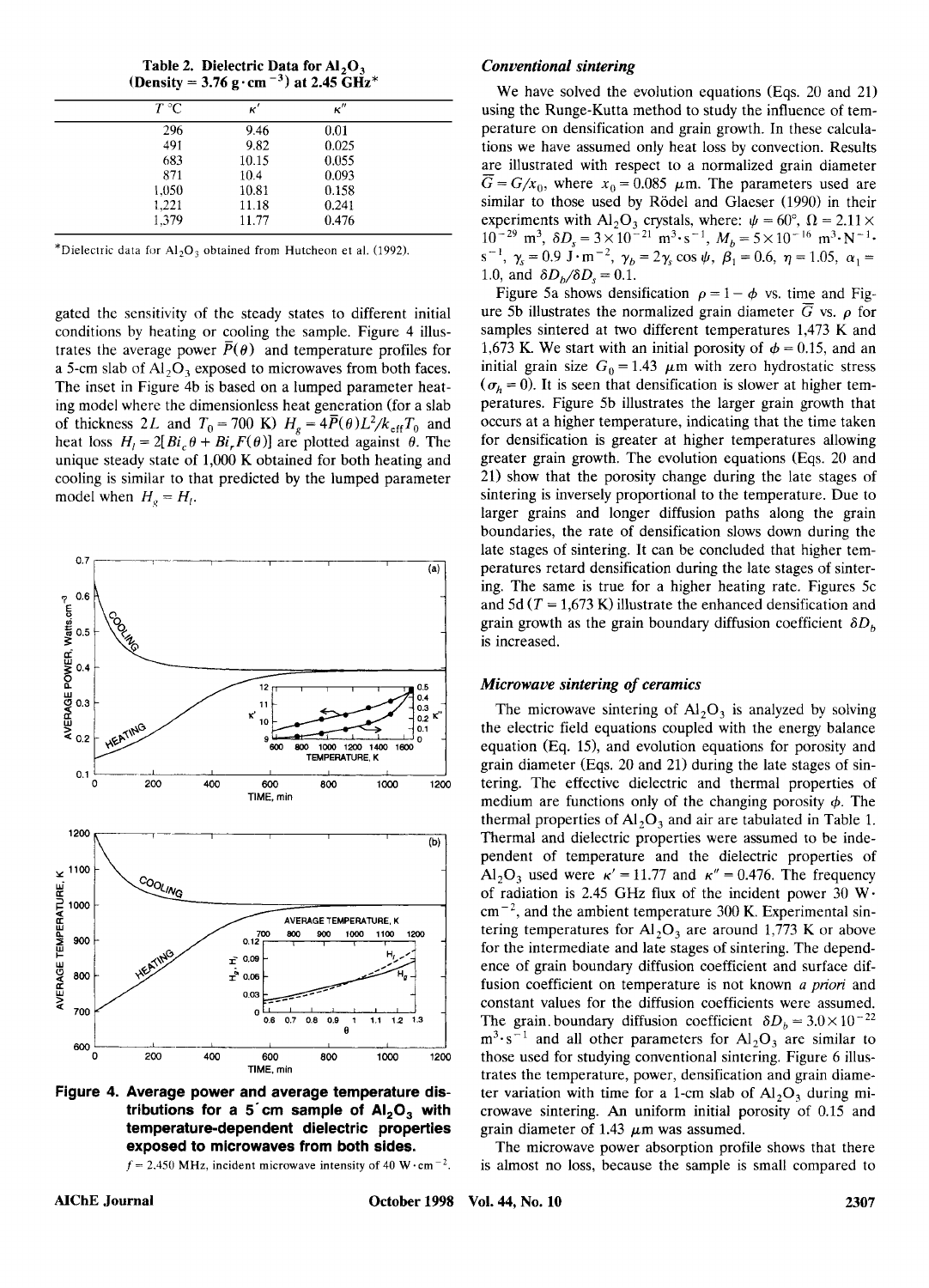

**Figure 5. Evolution of (a) densification and (b) grain size as a function of time for two different temperatures, and (c) densification and (d) grain diameter as a function of time for various grain boundary diffusion coefficients.** 

the penetration depth ( $\sim$  28 cm) in the sample. The average power absorbed in the sample after 1 min of heating is around 2 W $\cdot$ cm<sup>-3</sup>, the corresponding temperature is 1,720 K, and densification is 0.88. Since the dielectric loss is a function of the changing porosity in the medium, the power absorbed in



**Figure 6. Temperature, power, densification, and grain size profiles for a 1 cm slab of** AI,O, **being sintered by microwaves of equal intensity from both sides.** 



**E.** a 10 12 14<br>
ME. min<br>
ME. min<br> **E. d. min**<br> **E. d. min**<br> **E. d. min**<br> **E. d. min**<br> **E. min**<br> **E. d. min**<br> **E. d. min**<br> **E. min**<br> **E. min**<br> **E. min**<br> **E. min**<br> **E. min**<br> **E. min**<br> **E. min**<br> **E. min**<br> **E. min**<br> **E. min Figure 7. Average temperature, power, densification and grain size profiles for different slabs of**  AI,03 **being sintered by microwaves of equal intensity from both sides.** 

 $f = 2,450$  MHz, incident microwave intensity of 30 W $\cdot$ cm<sup>-2</sup>.

the sample changes with time. Like conventional sintering, the densification, which is spatially uniform, increases with temperature. The time taken for reaching a density of 0.996 was 13.21 min, and the final temperature of the sample was 2,180 K. The size of the grain at the end of sintering was 1.58  $\mu$ m.

13 min for the different slab thicknesses. Average values were calculated by integrating the variable across the sample lengths. A higher<br>
formin final densification is 0.996 for all the sample engths. A higher<br>
temperatu Figure 7 illustrates the variation of average temperature, power, densification and normalized grain diameter with time for the different slab thicknesses. Average values were calculated by integrating the variable across the sample length. The final densification is 0.996 for all the sample lengths. A higher temperature is observed for the 4 cm sample whereas the lowest temperature is observed for the 2 cm sample. Although the average power absorption with time shows a small deviation from linearity, the average temperatures vary linearly with time. The maximum average grain size occurs in the sample which has taken the longest time to densify. This is consistent with the trends observed while analyzing conventional sintering, where high temperatures result in greater grain growth, increasing the densification time.

**<sup>a</sup>***6 zyxwvutsrqponmlkjihgfedcbaZYXWVUTSRQPONMLKJIHGFEDCBA* <sup>17</sup> **Temperature, power, densification, and grain** incidence from both faces, resonances occur at  $L/\lambda_m = n$ . The size profiles for a 1 cm slab of  $Al_2O_3$  being first resonance is found to occur at a slab thickness of 3.7 cm, The variation in heating rates for the different slabs can be explained by examining the average microwave power absorbed as a function of slab thickness (Figure 8). Ayappa (1997) showed that resonances are a function of the sample dimension and wavelength of radiation  $\lambda_m$  in the medium. During a resonance, the average power absorbed exhibits a  $L/\lambda_m = 0.5n$  for microwave's incident from one face, and for L and integer values of *n* resonances were found to occur local maximum. The study showed that for slabs of thickness b<sub>b</sub><br>aale<br>m.<br>ass<br>at<br>arcon incidence from both faces, resonances occur at  $L/\lambda_m = n$ . The first resonance is found to occur at a slab thickness of 3.7 cm, which is the wavelength in the medium. The resonance at 3.7 cm leads to the higher heating rate for the 4-cm slab, and destructive interference leads to a lower heating rate at 1 cm.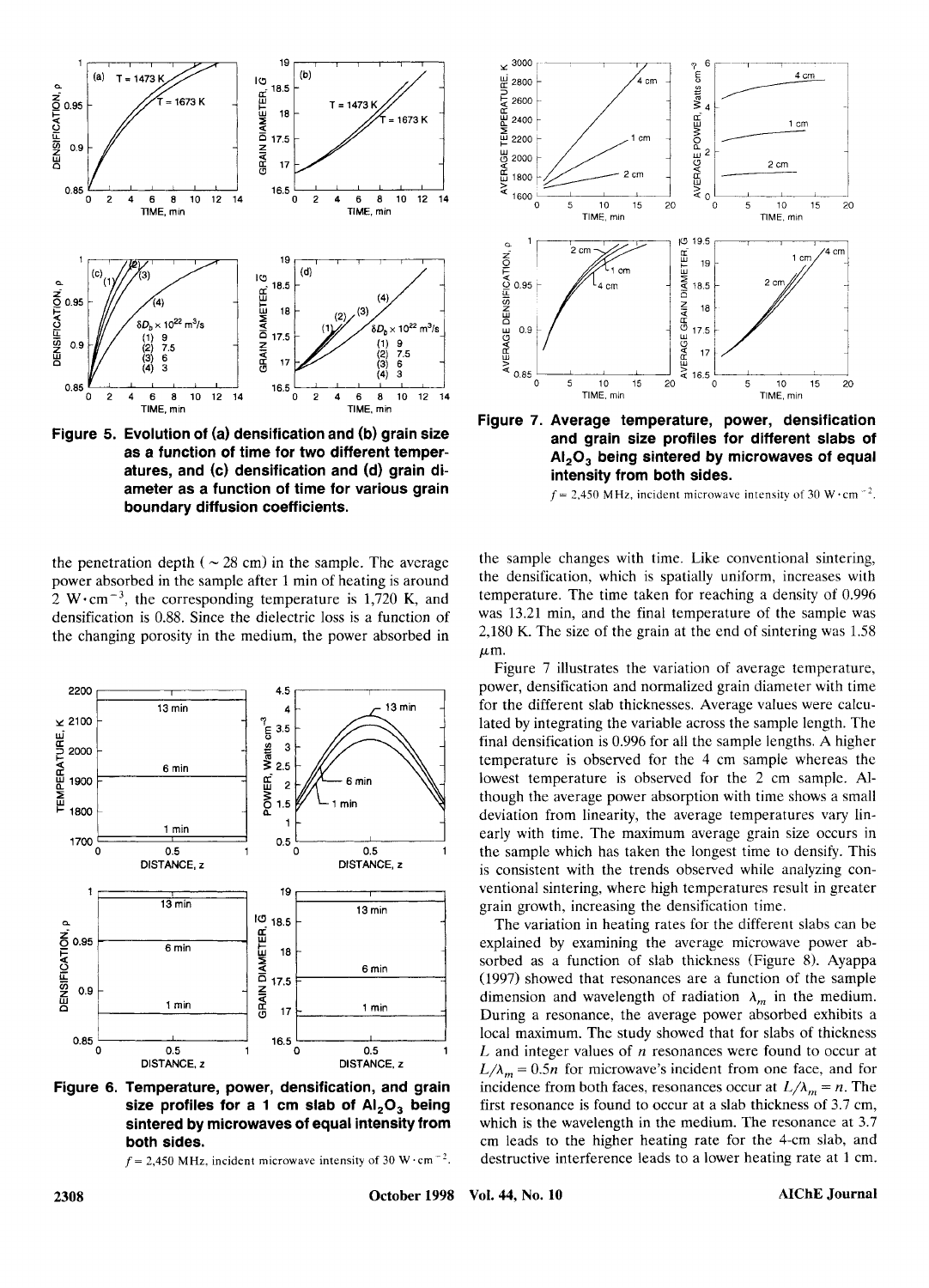



#### *Comparison of microwave and conventional sintering*

One of our primary objectives was to compare the model for microwave sintering with the sintering model in the absence of microwaves. **A** meaningful comparison of the densification and grain growth between conventional and microwave sintering can be made only if both sintering processes are carried out at similar heating rates. Experimentally, this is difficult to achieve since controlling the temperature rise during microwave sintering is not a simple issue. This is primarily due to the rapid increase in dielectric loss with temperature.

Here we compare conventional sintering and microwave sintering in the following manner. The initial temperature, densification, and the grain size distribution for both conventional and microwave heating were the same. In order to facilitate a fair comparison between the conventional and microwave sintering models we have used systems with low Biot numbers, where an average temperature and microwave heating rate can be obtained and input into the grain boundary and pore evolution equations. From our microwave sintering study, we observe that the average temperature follows a linear relationship with time for all the samples studied (Figure 7). We calculate the microwave heating rate, based on a linear temperature-time relationship of the form  $T = a$  $+ bt$ , where *a* is the initial temperature. The average heating rate for the 1 cm sample is around 37.4"/min. This heating rate is used in the model for conventional sintering, and the sample is allowed to heat for the same time as in the case of microwave heating. In Figure 9 the average densification and normalized grain size from the microwave sintering simulation has been plotted against the densification and grain sizes obtained from the conventional sintering model. It is seen



Figure 9. Comparison of densification and grain size<br> **Figure 9. Comparison of densification and grain size**<br> **Figure 9. Comparison of densification and grain size**<br> **Figure 9. Comparison of densification and grain size**<br>  $^{16.5}$ <br>  $^{4}$ <br>  $^{4}$ <br>  $^{5}$ <br>  $^{5}$ <br>  $^{5}$ <br>  $^{6}$ <br>  $^{6}$ <br>  $^{6}$ <br>  $^{6}$ <br>  $^{6}$ <br>  $^{6}$ <br>  $^{6}$ <br>  $^{6}$ <br>  $^{6}$ <br>  $^{6}$ <br>  $^{6}$ <br>  $^{6}$ <br>  $^{6}$ <br>  $^{6}$ <br>  $^{6}$ <br>  $^{6}$ <br>  $^{6}$ <br>  $^{6}$ <br>  $^{6}$ <br>  $^{6}$ <br>  $^{6}$ <br>  $^{6}$ <br>  $^{6}$ <br>  $^{6}$ <br>  $^{6}$ <br> **Figure 9. Comparison of densification and grain size profiles for a 1 cm slab of AI,O, by microwave and conventional heating for the same heating rate.** 

that the profiles are identical for both sintering methods. **A**  similar result is observed at other slab thicknesses as well. We can conclude that during the late stages of sintering, the models for microwave and conventional sintering predict similar sintering characteristics.

The experimental results of Janney and Kimrey (1988), which show that microwaves enhance densification rates during the early stages of sintering, cannot be illustrated by our model since the evolution equations are valid only for the late stages of sintering. To model the early stages of sintering, specific evolution equations for the grain size and porosity have to be developed. One of the mechanisms proposed to explain enhanced densification during microwave sintering is based on the assumption that grain boundary diffusion coefficients might be higher in the presence of microwaves. Whether this occurs during microwave sintering is open to question. It must be noted here that our model for microwave sintering incorporates the effect of microwaves only as a volumetric source of heat. If the microwaves have an effect, other than thermal, on the transport properties like the grain boundary diffusion coefficient, then a model for microwave sintering must incorporate these effects as well.

# **Conclusion**

In an effort to analyze the influence of microwaves during sintering we have developed a model which incorporates the electric field equations and the heat conduction equation along with the evolution equations for porosity and grain diameter (Svoboda and Riedel, 1992) to predict temperature, power, densification, and grain size distributions during microwave sintering. The coupled equations are solved using a Galerkin finite-element method.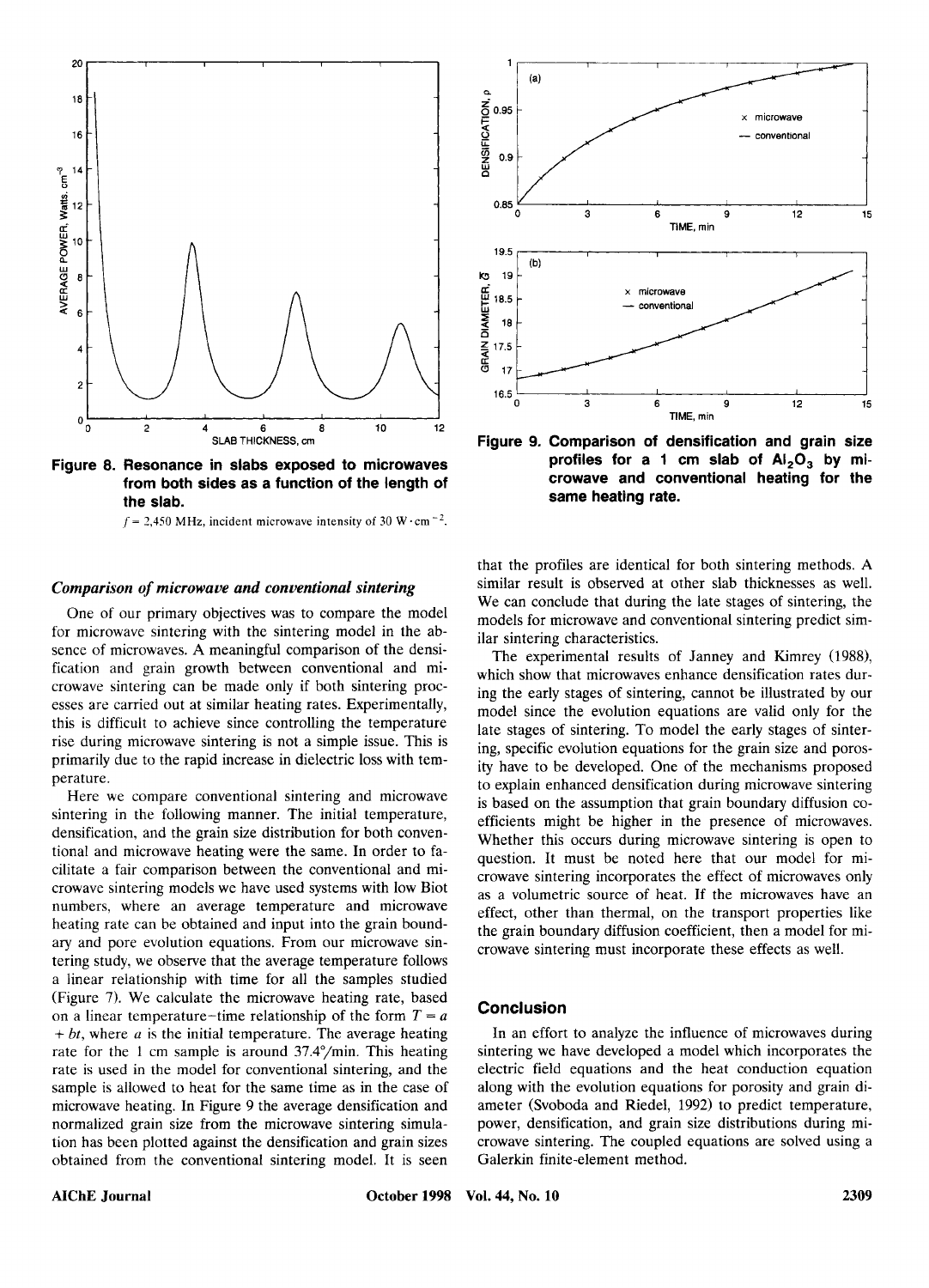Heating in slabs of  $AI_2O_3$  and SiC in the absence of sinter-<br>g illustrates the higher heating rates that are observed in *Soc. Symp. Proc.*, 269, 541 (1992).<br>C due to its greater dielectric loss. The low Biot numbers in ing illustrates the higher heating rates that are observed in Sic due to its greater dielectric loss. The low Biot numbers in these ceramics result in spatially uniform temperature distributions. The uniformity in temperatures for  $Al_2O_3$  and the lumped parameter heating model for steady states suggest that a lumped parameter model based on an average power would be sufficient to predict temperatures. However, in samples like SiC where the penetration depths are small, this may not be appropriate. Heating and cooling studies for *N,O,* with temperature-dependent dielectric properties resulted in a unique steady state.

Using the model of Svoboda and Riedel (1992), we studied the effect of temperature and grain boundary diffusion coefficient during the late sintering of  $A1_2O_3$ . An increase in temperature lowers the rate of densification. Densification rates are higher for larger grain boundary diffusion coefficients since the model assumes that pores shrink only by grain boundary diffusion.

Microwave sintering studies for *AI,O,* slabs with the same incident power show that samples with a higher heating rate take a longer time to sinter. This is in agreement with the conventional sintering studies. Since the penetration depth in *A,O,* is quite large, we find that heating rates are a strong function of the slab thickness due to resonance effects. In all cases a linear heating rate was observed during MW sintering.

Perhaps one of the central issues that has driven research in microwave sintering is the observed increase in densification when compared with conventional oven sintering. Using the heating rates obtained from the microwave sintering calculations. we solved the evolution equations for porosity and grain diameter in the absence of microwaves. We find that the time taken for sintering, densification rates, and grain growths are identical for both conventional and microwave sintering. Within the framework of our model, this indicates that the effect of microwaves is purely thermal. Although an increase in grain boundary diffusion coefficient in the sintering model is seen to enhance densification, the enhanced densification observed in MW sintering experiments cannot be predicted unless a specific mechanism or model is develsintering. Within the framework of our model, this indicates<br>that the effect of microwaves is purely thermal. Although an<br>increase in grain boundary diffusion coefficient in the sinter-<br>ing model is seen to enhance densif

#### **Acknowledgment**

We thank the Supercomputer Education and Research Center, Indian Institute of Science for computing resources, as well as Vikram dian Institute of Science for Compution and Research Center, In-<br>
We thank the Supercomputer Education and Research Center, In-<br>
Jayaram, Atul Chokshi and K. J. Rao for useful discussions on sinter-<br>
Jayaram, Atul Chokshi Jayaram, Atul Chokshi and **K.** J. Rao for useful discussions on sintering and and Madhuchhanda Bhattacharya for assistance in computations.

#### **Literature Cited**

- Ayappa, K. G., H. T. Davis, E. A. Davis, and J. Gordon, "Analysis of Microwave Heating of Materials with Temperature-Dependent Properties," *AIChE J.,* **37,** 313 (1991).
- Ayappa, K. G., "Modelling Transport Processes During Microwave Heating: A Review," Rev. in Chem. Eng., 13, 1 (1997).
- Ceramic Source, compilted by American Ceramic Society, Vol. 7, (1991-1992).
- Hutcheon, R. M., M. **S.** De Jong, F. P. Adams, P. G. Lucuta, J. E. McGregor, and L. Bahen, "RF and Microwave Dielectric Mea-

surements to 1400°C and Dielectric Loss Mechanisms," *Mater. Res. Soc. Symp. Proc.*, **269**, 541 (1992).<br>nney, M. A., and H. D. Kimrey, "Microwave Sintering of Alumina *Soc. Symp. Proc.,* **269,** 541 (1992).

- Janney, M. **A,,** and H. D. Kimrey, "Microwave Siritering of Alumina at 28 *GHz,"Cerumic Powder Sci..* **1,** 919 (1988). surements to 1400°C and Dielectric Loss Mechanisms," *Mater. Res.*<br>Soc. *Symp. Proc.*, **269**, 541 (1992).<br>nney, M. A., and H. D. Kimrey, "Microwave Sintering of Alumina<br>at 28 GHz," *Ceramic Powder Sci.*, **1**, 919 (1988).<br>h
- Johnson, D. L., "Microwave Heating of Grain Boundaries in Ceram-<br>ics," J. Am. Ceram. Soc., 74, 849 (1991).
- Kingery, W. D., **H.** K. Bowen, and D. R. Uhlmann, *An Introduction*  to *Ceramics,* Wiley, New York (1991).
- Kriegsmann, G. A., M. E. Brodwin, and D. G. Watters, "Microwave Heating of a Ceramic Halfspace," SIAM J. Appl. Math., 50, 1088 at 28 GHz," *Ceramic Powder Sci.*, 1, 919 (1988).<br>
hnson, D. L., "Microwave Heating of Grain Boundaries in Ceram-<br>
ics," *J. Am. Ceram. Soc.*, 74, 849 (1991).<br>
ngery, W. D., H. K. Bowen, and D. R. Uhlmann, *An Introduction* (1990).
- Meek, T. T., "Proposed Model for the Sintering of a Dielectric in a Microwave Field," *J. Mater.* **Sci.** *Lett.,* **6,** 638 (1987).
- Rao, K. J., and P. D. Ramesh, "Use of Microwaves for the Synthesis and Processing of Materials," *Bull. Muter.* **Sci., 18,** 447 (1995).
- RGdel, **J.,** and A. M. Glaeser, "Pore Drag and Pore-Boundary Separation in Alumina," *J. Am. Cerum.* **SOC., 73,** 3302 (1990).
- Rothman, *S.* J., "Critical Assessment of Microwave-Enhanced Diffusion," *Mut. Hes.* Soc. *Symp. Proc.,* **347,** 9 (1994).
- Samuels, J., and J. R. Brandon, "Effect of Composition on the Enhanced Microwave Sintering of Alumina-Based Ceramic Composites," *J. Muter. Sci.,* **27,** 3259 (1992).
- Sutton, W. H., "Microwave Processing of Ceramic Materials," *Am. Ceram.* Soc. *BUN.,* **68,** 376 (1989).
- Svoboda, J., and H. Riedel, "Pore-Boundary Interactions and Evolution Equations for the Porosity and the Grain Size During Sintering," *Actu Metall..* **40,** 2829 (1992).
- Thomas, Jr., J. R., J. D. Katz, and R. D. Blake, "Temperature Distribution in Microwave Sintering of Alumina Cylinders," *Mat. Res.*  Soc. *Symp. Proc.,* **347.** 31 1 (1994).
- Welty, **J.** R., C. E. Wicks, and R. E. Wilson, *Fundamental of Momentum, Heat and Mass Transfer.* Wiley, New York (1976).
- Xie, Z., J. Li, Y. Huang, and **X.** Kong, "Microwave Sintering Behaviour of  $ZrO_2-Y_2O_3$  with Agglomerate," *J. Mater. Sci. Lett.*, 15, 1158 (1996).

# **Appendix**

#### *Finite-element* **analysis**

For a general equation of the form

$$
Lu = f \tag{A1}
$$

Galerkin finite elements consist of expanding the unknown  $u$ in a finite-element basis set @. Thus

$$
u \approx \tilde{u} = \sum_{j=1}^{N} y_j \Phi_j(z).
$$
 (A2)

The error  $L\tilde{u} - f$  is set orthogonal to the basis functions, and

$$
\int_0^1 (L\tilde{u} - f)\Phi_i dz = 0,
$$
 (A3)

for

$$
i=1,\ldots,N.
$$

**Example:** A Review, E. A. Davis, and J. Gordon, "Analysis of<br>
Microwave Heating of Materials with Temperature-Dependent<br>
Properties," *AIChE J.*, 37, 313 (1991).<br> *Rep., M. Ca., "Modelling Transport Processes During Micro* Integrating by parts, and incorporating boundary and interface conditions, Eq. A3 results in a set of algebraic equations whose solution yields the unknown coefficients  $y_i$  of the expansion.

**2310 October 1998 Vol. 44, No. 10 AIChE Journal**